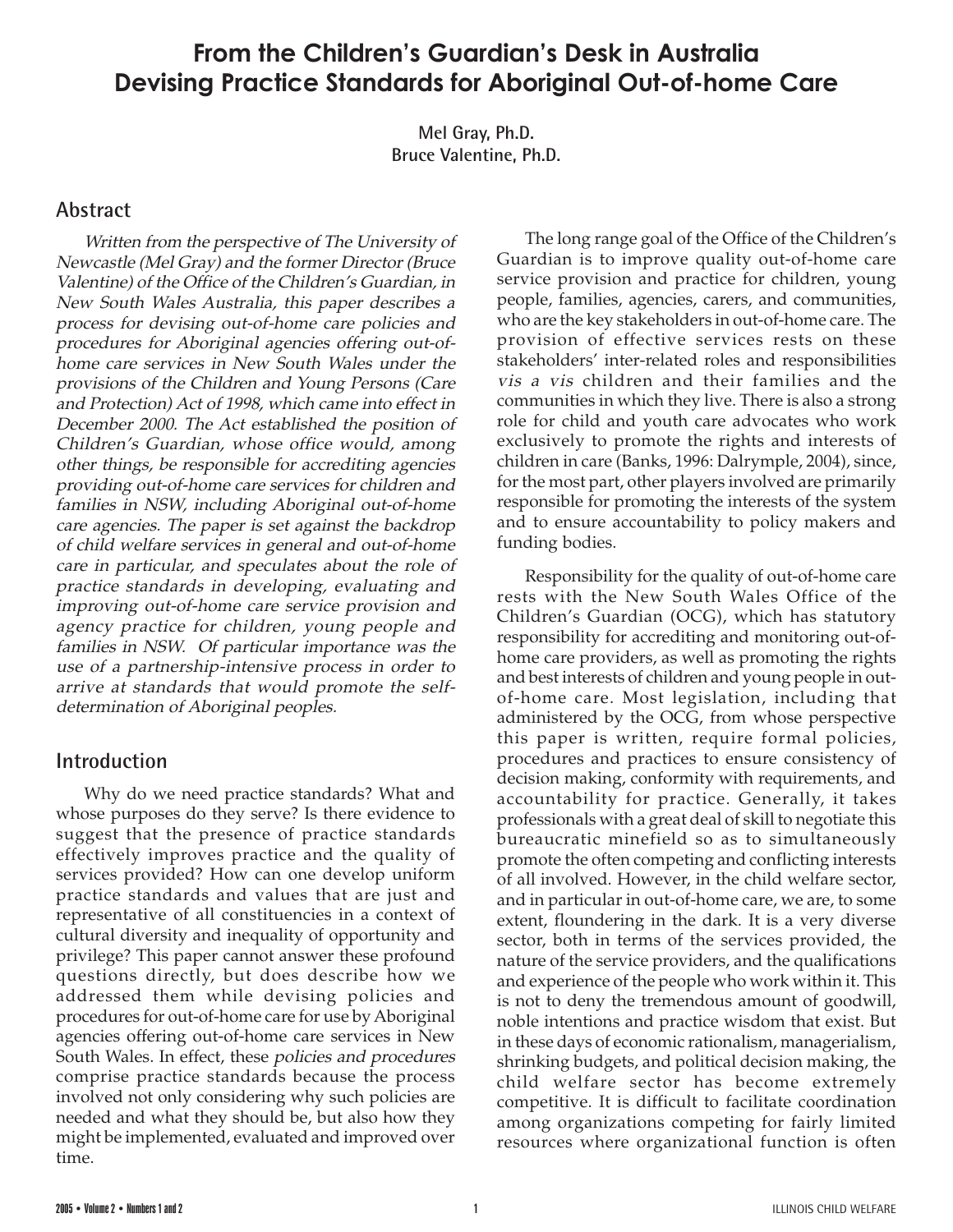dictated by the funding attracted rather than an evidence based track record of professional expertise. There are many examples where people and organizations with a proven track record and considerable expertise are constantly hampered in their work by a lack of funding and uncertainty as to the future stability of their services.

Within this broader and poorly coordinated context of child welfare service provision, practice standards can play a role in achieving some sense of coherence by guiding practice towards desired outcomes, such as increased efficiency and effectiveness and quality service provision, without being overly prescriptive. In the context of the project herein described, practice standards were seen as a means to an end rather than an end in themselves. Used in this way, standards are about strengthening the practice of the OCG and out-of-home care agencies, so that collectively each agency's clients and the communities in which they are embedded are strengthened.

Thus, the OCG policies and procedures that form the subject of this paper can be seen as a means for articulating both the 'what' and 'why' of out-of-home care practice. They attempt to articulate both the science and art of practice. Practice standards are best viewed not as laws or regulations, but as guides for best practice which need to be used flexibly lest they become a barrier between the regulators and regulated. A major focus of our effort has been the cultural specificity of the practice standards, such that they should provide a means of connection between agency workers and their clients. The process undertaken in devising these standards valued the worker's, and by implication, the client's experience, and aimed not only to give agencies a voice but also to ensure their ownership of the policies and procedures devised. Ultimately, practice standards should be measures of quality of services, of outcomes of practice, and the extent to which quality is added to the lives of people and to society.

# **The Context: Child Welfare Services in New South Wales (NSW)**

#### **The background for contemporary child welfare policies in NSW**

The child welfare sector in NSW is increasingly being driven by political and economic considerations, as reflected in recent policy changes in the funding framework and specifications. Unfortunately, most child welfare policies are driven by the goal of greater economic efficiency, often at the expense of achieving consistent, ongoing and sustainable services across the

continuum from prevention to early intervention and rehabilitation or family restoration. One indication that political vicissitudes and economic efficiency drives child welfare policy is the considerable variations in interdepartmental collaboration levels of decision making, that is, from central to regional levels, which are common features of recent state and federal policy initiatives (DoCS, 2001).

From the late 19<sup>th</sup> century and up until the 1980s, the majority of child welfare services in NSW were provided by the state. While the state continues to be the sole provider of child protection services and provides approximately eighty percent of out-of-home care services, the remaining twenty percent are provided by a mixture of not-for-profit and for-profit service providers, as are all family support services. In NSW, out-of-home care services, particularly residential care, previously provided by the state, are increasingly being purchased from profit and not-forprofit service providers. In addition, in moving from a community funding model to a purchase-of-service model, the state is no longer funding agencies to identify the need for services and develop suitable responses, thus removing one of the more dynamic features of non-government services — the capacity to quickly adapt to changing needs.

Moreover, changes in funding agreements has resulted in some services, such as family support, being reconstructed as a component of, and subsumed by, the child protection discourse. A good example is the state's Families First initiative, with its focus on early childhood development and effective parenting. This program is concerned with prevention and early intervention for children under eight, and falls under the jurisdiction of the Premier's department. In light of the aforementioned broader policy goals, the program's aim is to assist families and children through facilitating a coordinated and accessible network of services and increased opportunities for community support by building on existing services and changing the way in which some services were provided to families and increasing the range of support available to them. However, these programs make no real attempt to address structural problems. The resources and services provided do not enable the development of preventative strategies, not least proper child care to give families better access to employment and training.

There has been growing recognition among researchers, policy makers and practitioners that the prevention of child abuse and neglect requires 'the development of the means to address the societal factors underpinning child maltreatment and family violence' (Tomison & Wise, 1999, p. 1). Of necessity,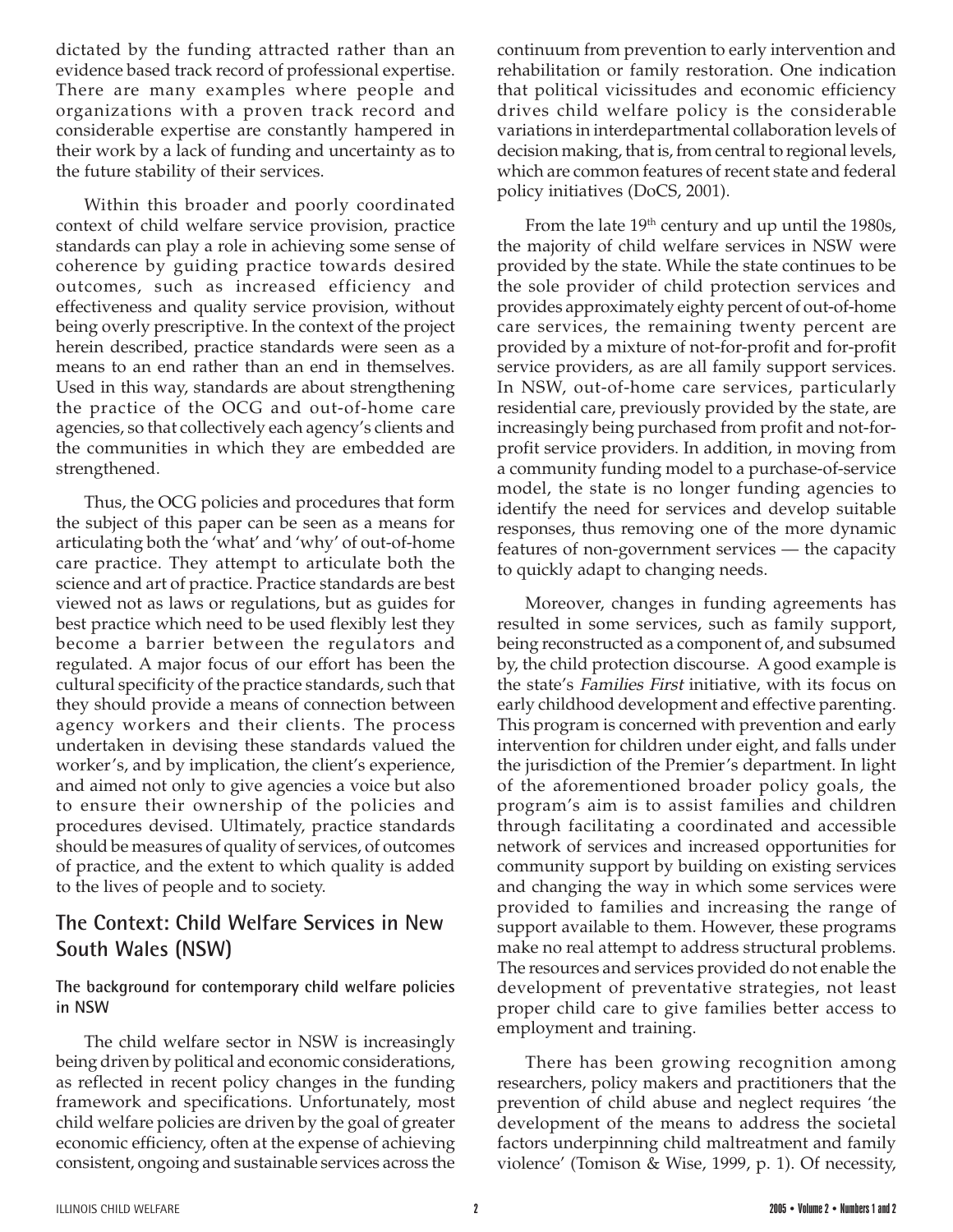this must 'include an assessment of social policy as it pertains to children and young people, and consider the societal perceptions of children and childhood upon which social policy is based' (Tomison, 1997, p. 20). However, this seems to have been ignored, for, as Bryant (2001) notes 'the over-arching social issue for the State Government's Families First initiative is a concern about "proper" parenting, which seems to translate to families exercising their own responsibilities, with the underlying philosophy of putting the responsibility for children's outcomes back onto families and individuals, rather than at a societal level' (p. 7). This emphasis upon individual responsibility means that not only are many of the factors associated with child abuse and the entry of children into care not acknowledged, but when children do enter care, the probability of their eventual restoration is diminished. Similar changes have also occurred in the Federal Government, wherein family support services fall under the jurisdiction of the Department of Family and Community Services. The Family Support program, while initially intended as an early intervention initiative, is increasingly gravitating towards the child protection end of the spectrum and in the process is losing its preventive focus. This has resulted in an overlap between the Families First and Family Support programs, both of which seek to assist families who need extra support, while most of the families needing such support are located within the child protection system. Other initiatives, such as the Aboriginal Family Health Strategy, which targets interpersonal violence using a family worker model, are hard to box within any particular service system. For example, on the Far North Coast, Families First funds four Aboriginal family support workers to provide a range of services that cannot readily be categorised (Bryant, 2001). Similarly, the Stronger Families and Communities strategy with its largely rural focus was launched in 2000, and provided funding over a four-year period for new initiatives aimed at early childhood development and effective parenting. The Stronger Families and Communities strategy included the following:

- 1. Creating a Stronger Families Fund focusing on early childhood and effective parenting.
- 2. Early Intervention Parenting and Family Relationship Support for rural and regional communities in particular, to benefit from the provision of more playgroups, family counselling services and accessible family relationship education.
- 3. Providing more Flexibility and Choice in Child Care to provide 'in home' child care.
- 4. Commissioning a National Study of Australian Children including two long-term studies, namely, the Millennium Generation Longitudinal Study (MGLS) to investigate the 'rapid deterioration' in the mental and emotional health of children in Australia and the Longitudinal Study of Australian Children (LSAC) to 'add to the understanding of early childhood development, inform social policy debate, and be used to identify opportunities for early intervention and prevention strategies' (Federal Department of Family and Community Services, 2001, p. 1).
- 5. Nurturing Potential Leaders in Local Communities.
- 6. National Volunteers Skills Development Initiative.
- 7. Supporting Local Solutions to Local Problems, a strategy to build stronger families and communities which is what the government means by 'Social Coalition'.
- 8. Running a Communication Strategy which aims to reinforce the significance of good parenting and strong family relationships (Bryant, 2001).

These strategies need to be seen against the backdrop of the conservative Liberal government's welfare reform policies, where mutual obligation and 'individualist' solutions to social problems feature prominently, and where there are concerns with the growing costs of health care (Argy, 1998). At the end of the continuum from prevention to rehabilitation are the child protection services, which fall under the jurisdiction of the State Department of Community Services (DoCS). The latter is the main provider of outof-home care services with which this paper is concerned.

An important context for this project is the Children and Young Persons (Care and Protection) Act 1998 (hereafter referred to as the Act) which came into effect in New South Wales in December 2000. One of the innovations of this Act was the creation of the position of Children's Guardian who, among other things, would be responsible for accrediting designated agencies providing out-of-home care services for children and families in NSW, including Aboriginal<sup>1</sup> out-of-home care agencies.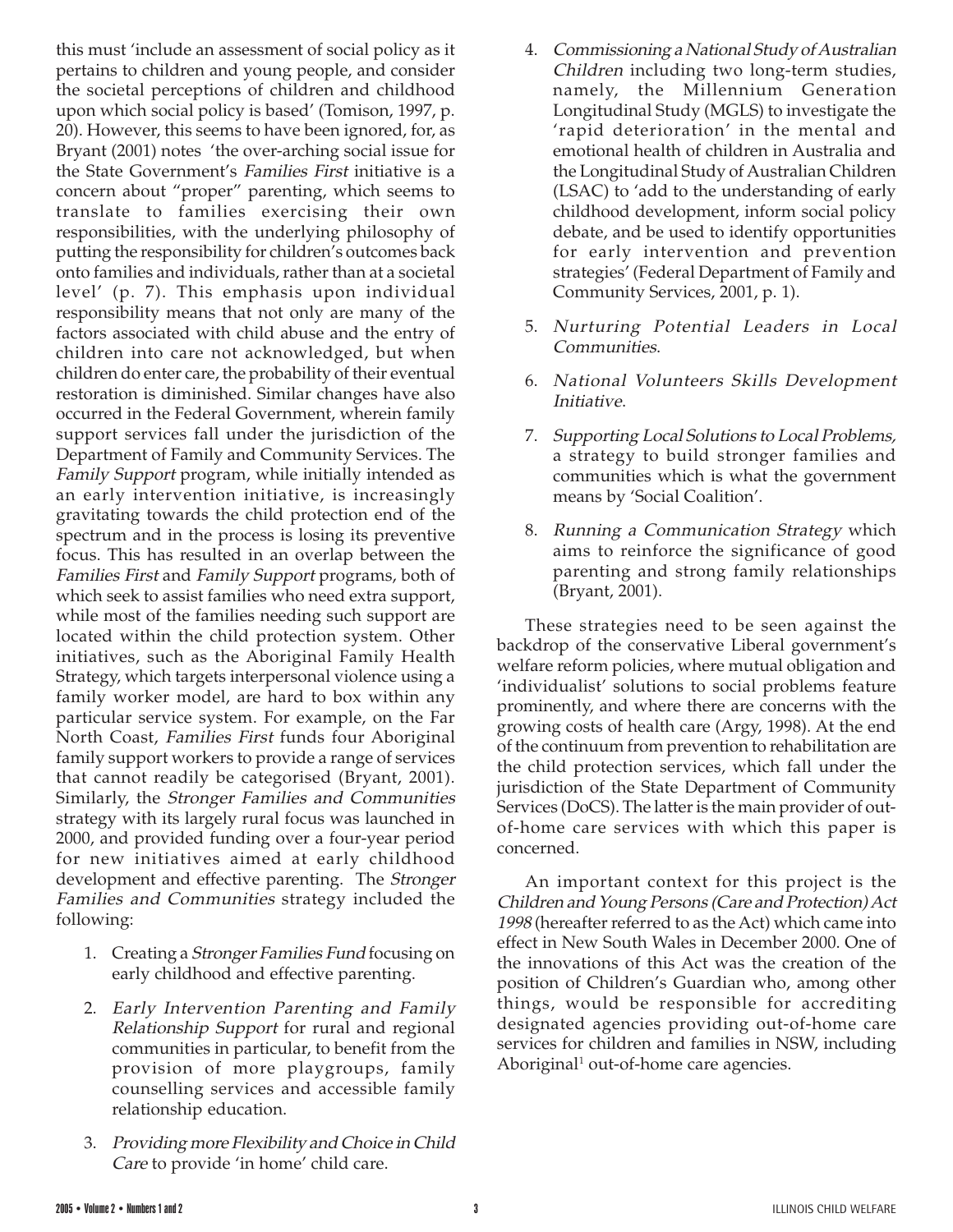# **Standards to Maximize the Self-Determination of Aboriginal Peoples**

#### **Defining Self-Determination from Aboriginal Perspectives**

While the appointment of the Children's Guardian was generally well received, and some positions within the Guardian's office were designated for Aboriginal and Torres Strait Islander staff, some Aboriginal workers expressed concern, suspicion and mistrust over the appointment of a white Children's Guardian. This was seen by these workers as yet another layer of white state bureaucracy that could threaten Aboriginal people caring for their own children. Because Aboriginal children are over represented in the out-of-home care system, constituting 26% of all children in out-of-home care (Department of Community Services, 2003), there had been calls for a black Children's Guardian.

Accordingly, one of the first challenges facing the Children's Guardian was what to do about the over representation of Aboriginal children in the care system, while at the same time responding to the challenge of legitimacy and acceptance within Aboriginal communities. As a consequence, the promotion of Aboriginal self-determination through the accreditation program became a primary goal, along with promoting the care of Aboriginal children by Aboriginal agencies and carers. However, this has proven to be far more difficult than anticipated, as Aboriginal definitions of self-determination differ significantly from the philosophy of liberalism and social work codes of ethics. Within liberalism and social work, self-determination embodies the right of each person to exercise free choice and to act without interference from others (Banks, 2001). In contrast, the Aboriginal concept of self-determination is about the collective right of Aboriginal people to achieve a reasonable standard of living; to be free from the influence of the dominant white society; and to achieve a collective identity, social standing and recognition of their right to do things in an Aboriginal way (Dodson, 2003).

Viewed against the backdrop of international developments in Indigenous child welfare, selfdetermination is essentially about 'the long-term empowerment of Indigenous peoples' (Libesman, 2004, p. 1). Thus self-determination requires 'government agencies to relinquish some power and to recognise the authority of the Indigenous community or organisation … (with good partnerships and meaningful) collaboration supported via appropriate legislation' (p. 2). Libesman's (2004) review of the international literature on Indigenous

child welfare draws particular attention to strengths based and healing rather than deficits or problem based approaches, and a whole-of-community rather than an individual family focus. However, much of this literature is hortatory and, as yet, there is a lack of empirical evidence as to the effectiveness of these approaches. In fact, they are being suggested because of the lack of effectiveness of problem, program and family focused approaches in Indigenous communities: 'Indigenous communities have found that conventional individualistic responses to children's well-being do not substantially improve conditions for Indigenous communities and families and that a more holistic community based response is required' (Libesman, 2004, p. 3).

The failure of the state to recognise and promote Aboriginal cultures is a continuing source of frustration and concern for Aboriginal peoples (Nakata, 2003). Not only does it result in the denial of Aboriginal cultures and identities, but it also reinforces and maintains cultural imperialism and oppression [Link-Up (NSW) Aboriginal Corporation & Wilson, 1997]. This is perhaps best articulated by Bessarab (2000) who said that, 'if we are to … assist Aboriginal families and individuals and communities to obtain their rightful place in Australian society then we have an obligation to acknowledge and use culturally appropriate methods when providing services' (p. 90). Thus practices needed to be promoted that, in the words of Weaver (1999), are not only appropriate but also are part of, and integrated with, the culture. This is particularly so for Aboriginal out-of-home care organizations, as they do not exist in isolation, but are part of, and are integrated with, a local community and reflect the values of that community. In being subject to statutory regulation and the requirements of their respective communities, these organizations are one of the friction points between competing white and black cultural values and requirements, while the staff are caught in the middle, trying to please multiple masters. 'Culturally competent service delivery requires not only the employment of Indigenous staff in support services, but (also) the incorporation of cultural knowledge into the service delivery framework via community engagement and active participation' (Liebesman, 2004, p. 2).

#### **A Partnership-Intensive Process for Developing Culturally-Sensitive Standards**

In the absence of a pre-existing framework, the OCG, in consultation with interested stakeholders, designed and implemented an accreditation program, based on the pass/fail model set out in the Act. Central to the program are the NSW Out-of-Home Care Standards (OCG, 2003). These began life as the NSW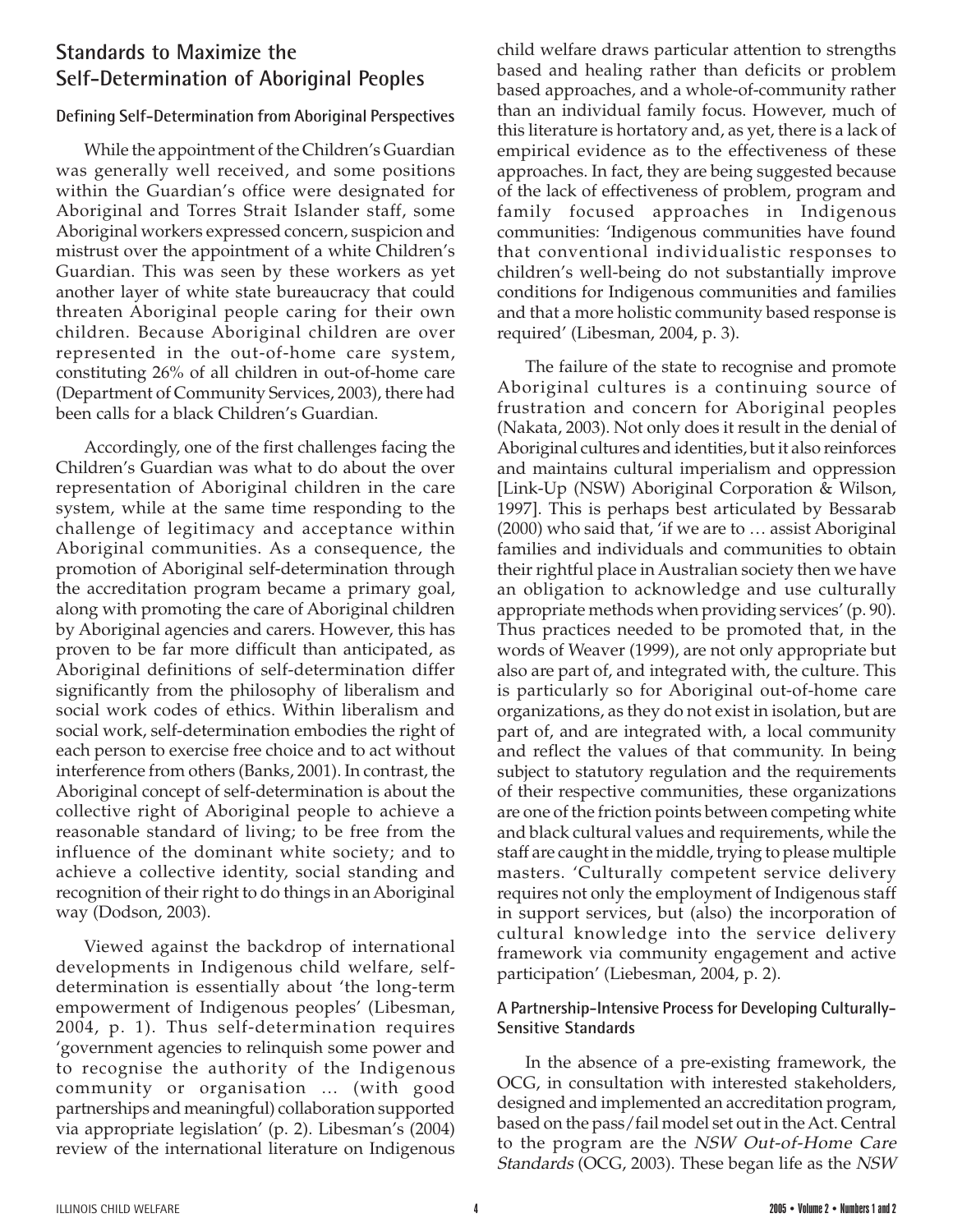Standards for Substitute Care Services which the Minister for Community Services directed were to be used as the basis for the statutory accreditation program, as they had previously been developed in conjunction with the sector and were well accepted.

However, the NSW Standards for Substitute Care Services were designed to be used in a voluntary accreditation program which never came into being. Their use has proven to be problematic, even when reframed to reflect the legislative requirements. The original Standards were based on best practice, and were meant to be achieved over time, rather than met on a pass-fail basis. This gradual approach was taken as policy-makers believed that initially few agencies would meet all the standards, while the majority of them would only be able to meet some of the standards and would need considerable time to be able to meet all of them (DoCS, 1998). Moreover, because they were based on best practice, they were not meant to be used as standards against which practice was to be demonstrated, as required in the Act, but rather, as a level of desirable practice that agencies should seek to work towards and achieve. In adapting the NSW Standards for Substitute Care Services, previous ideals against which an organization could measure itself and use to set targets for improvement were converted into absolute requirements.

There was confirmation of the view that few existing agencies could meet the NSW Standards for Substitute Care Services program. Testing suggested that as many as sixty percent of the organizations, including most Aboriginal agencies at the time of the proclamation of the Act, would either be unable to achieve accreditation or would require longer than the two years provided in the transitional regulation to prepare for accreditation. Faced with the prospect of having agencies which were otherwise providing an adequate level of care having to shut their doors, with all the disruption to carers and children supervised by these agencies, the OCG rethought the whole accreditation program. Using some creative legal interpretations and strategies, the OCG developed a quality improvement program to complement the accreditation program. Together these two programs, which rest on common standards, requirements and objectives, constitute the accreditation and quality improvement programs. In many respects the development of the quality improvement program reflects the original concept and intent of the neverimplemented voluntary accreditation program, under which organizations would have progressively improved the quality of their services.

As a result of the changes made, agencies with interim accreditation have the choice of either seeking

accreditation or participating in the quality improvement program until they feel confident of being able to achieve accreditation for three years. The approach taken by the OCG in developing and implementing both programs has been to ensure minimum standards of care are being met while, at the same time, identifying the strengths of each organization and assisting each agency to improve service delivery outcomes. A strengths based approach (Saleebey, 2002), while not ignoring the limitations of agencies, has the benefit of least disruption to services. It also fits in well with a quality improvement model, optimising the services provided to children and young people in care, and avoiding placement disruptions (Trotter, 1999).

In comparison, new service providers that wish to commence providing out-of-home care services are required to undergo accreditation certification. They must be able to demonstrate their capacity to meet the minimum requirements, that is, providing a satisfactory standard of care. It is anticipated that over time these strategies will result in improvements in the quality of care being provided to children and young people in out-of-home care.

In the course of evaluating the initial impact of the quality improvement program, it became apparent that many smaller agencies, and in particular Aboriginal services which relied solely upon government funding, did not have the capacity to engage in quality improvement activities. In addition, and of greater significance, because the criteria that informed both the accreditation and quality improvement programs were 'Anglocentric', neither program sufficiently recognised or promoted Aboriginal cultures, values and practices. As a consequence, they failed to acknowledge the way in which culture shapes practice and the identity of practitioners (Bennett & Zubrzycki, 2003). On review, both programs were also found to be inconsistent with the principle of Aboriginal self-determination set out in the Act.

In discussions with the NSW Aboriginal Child, Family and Community Care Secretariat (AbSec) as to how to reduce the degree of conflict, better facilitate self-determination and improve the lot of Aboriginal children in care, agreement was reached on the need to develop a set of culturally appropriate, but generic, policies and procedures. The policies and procedures needed to be generic, as it was recognised there was not just one Aboriginal culture, but rather a diversity of cultures which shared some commonalities (Gilbert, 2001).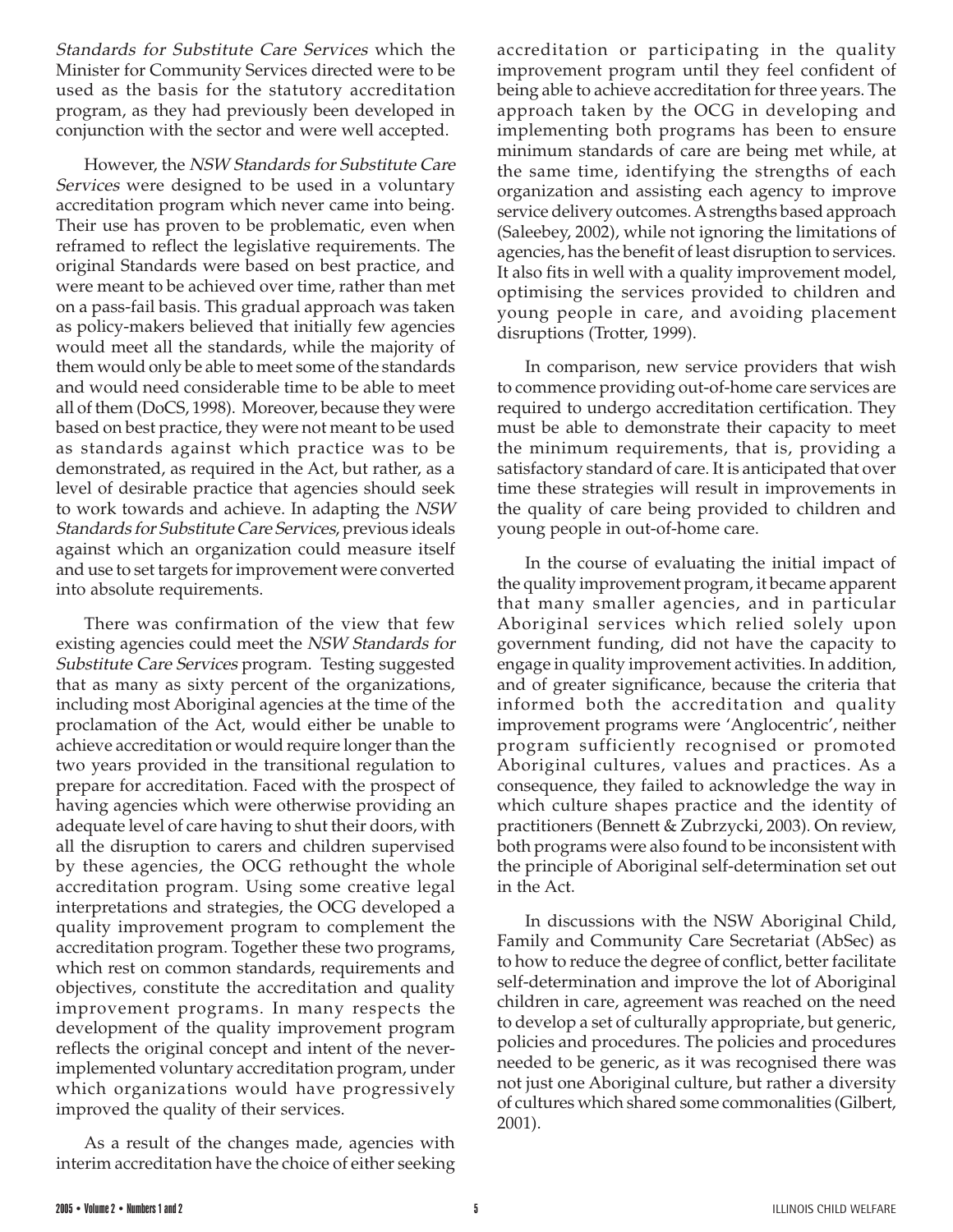Consequently, expressions of interest were sought from three NSW universities, each of which had a social work program, an Aboriginal studies unit, and a significant Aboriginal student population, to prepare a package of generic accreditation policies and procedures that reflected Aboriginal cultures, values and practices. It was intended that these would provide a vehicle to empower Aboriginal children, parents, carers, workers, and communities. It was also hoped that they would provide a means by which Aboriginal workers could reconcile their identity and professional practice. Central to the project was the promotion of the philosophy of self-determination and the Aboriginal Child Placement Principle through:

- Endorsing and recognising the importance of Aboriginal cultures for all stakeholders.
- Increasing the opportunities for Aboriginal children to be placed within their own communities and cultures.
- Reflecting and making explicit the rights of Aboriginal children, parents, carers, and communities.
- Making the regulation of out-of-home care culturally appropriate and accessible, understandable and transparent to all involved, including children, parents, agency workers, carers, and communities.

The University of Newcastle successfully tendered for this project, committing staff from both the School of Social Sciences and the Wollotuka School of Aboriginal Studies, including Aboriginal and Torres Strait Islander postgraduate students to the project. The development of the policies and procedures, which occurred over a twelve month period, was supervised by a steering committee, chaired by the Children's Guardian, comprising representatives of the AbSec, the OCG and the University of Newcastle. It met monthly. During the life of the project, the university collaborated with, and provided regular feedback to, the committee and the agencies for which the policies and procedures were being developed. A major outcome sought was ownership of the policies and procedures by these Aboriginal out-of-home care agencies. Hence, the agencies were consulted as each draft was produced to ensure that the developing document was appropriate for their agency.

The university provided the OCG with a final copy of the policies and procedures, which were then referred to an Aboriginal editor to ensure that language and presentation were culturally appropriate. Following finalisation of the policies and

procedures, a training program will be developed to introduce the material to workers from each Aboriginal out-of-home care agency. Their implementation and effectiveness will then be evaluated and improvements made based on feedback received. In effect, the policies and procedures constitute evolving practice standards to ensure quality out-of-home care for Aboriginal children, families and communities in NSW within the limits of the OCG's capabilities. It is recognised that many of these agencies are under-resourced. However, the OCG has taken a facilitative approach in the hope that devising practice standards in a participatory manner would lead to practice improvements in the Aboriginal out-of-home care sector. While program evaluations are presently underway, it is too early to report on the findings).

### **A Continuing Developmental Process**

In conclusion, we are not yet in a position to answer all the questions posed at the outset, although we have grappled with them. As we have shown, the international literature on Indigenous child welfare suggests holistic, whole-of-community, healing based approaches due to the failure of individualistic, one size fits all, family based, and programmatic responses in Indigenous communities. This seems to suggest the need for locally based solutions, contrary to the ethos of standards based approaches which, of necessity, result in some form of uniformity or, at least, common standards which all need to attain. Practice standards are needed precisely because care issues, for whatever reason, have progressed beyond the capacity of the local community to manage them without some form of external intervention. This presents a paradox for regulatory bodies charged with the care and protection of children.

The response of the Children's Guardian to this paradox has been to promote the role of the OCG as more than one of accrediting and monitoring of outof-home care services in NSW in accordance with the regulatory requirements in the Children and Young Persons (Care and Protection) Act 1998. In adopting a value-adding approach, OCG staff work with each agency to identify their strengths and weaknesses in relation to the NSW Out-of-Home Care Standards. To facilitate this approach, the OCG partnered with numerous stakeholders and developed a range of materials to assist agencies, all of which are published on the OCG website at <u>http://</u> www.kidsguardian.nsw.gov.au. The standards and materials are available for public review and use, so that all stakeholders, including the children in care, can be informed and participate. The publicly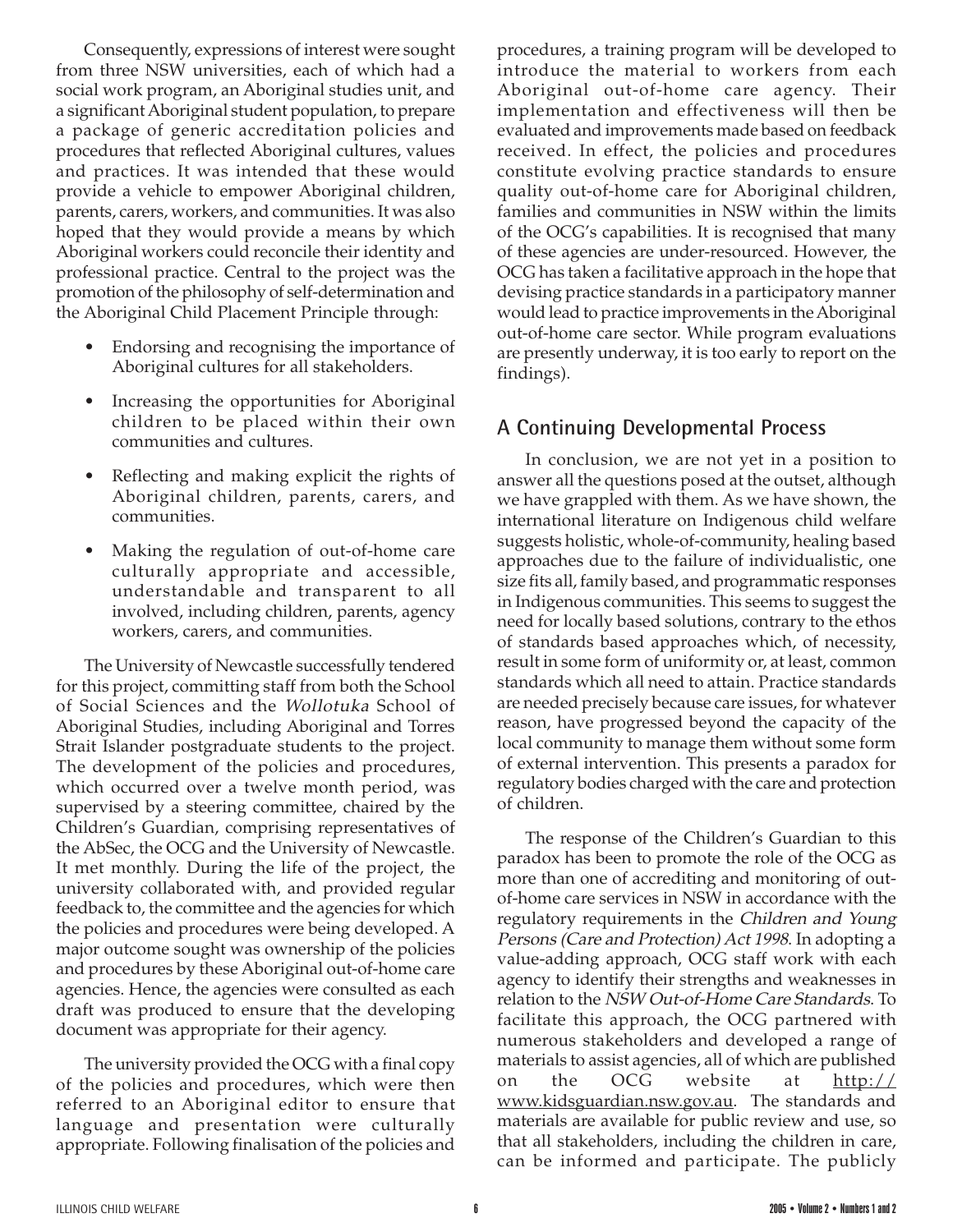available standards guide and inform the accreditation and quality improvement programs, and seek to promote quality care through assisting agencies to prepare for accreditation or to participate in the quality improvement program.

Readers can access the standards on the website listed above. It is of particular note that there are standards developed specifically to maximize the selfdetermination of Indigenous Peoples, such as the standard that every Indigenous child should have access to a worker from her/his Indigenous background, and that residential care agencies make efforts to recruit staff from Indigenous communities. To further promote Aboriginal self-determination the OCG placed on its website an Aboriginal Policy Statement and an Apology [for past practices by the state] and Message of Commitment [to work with Aboriginal people].

## **References**

- Argy. F. (1998). Australia at the crossroads. St Leonards: Allen & Unwin.
- Banks, S. (1996). Youth work, informal education and professionalism: The issues in the 1990's, Youth & Policy, 54, 13-25.
- Banks, S. (2001). Power ethics (2nd ed.). Houndmills: Palgrave.
- Bennett, B., & Zubrzycki, J. (2003). Hearing stories of Australian Aboriginal and Torres Strait Islander social workers: Challenging and educating the system. Australian Social Work, 56(1), 61-71.
- Bessarab, D. (2000). Working with Aboriginal families: A cultural approach. In W. Weeks & M. Quinn (Eds.), Issues facing Australian families: Human services respond (3<sup>rd</sup> ed.). Sydney: Pearson.
- Bryant, S. (2001). Families first: Implications for social work practice in rural community health settings. Unpublished masters thesis, University of Newcastle, NSW, Australia.
- Children and Young Persons Care and Protection Act. (1998). New South Wales Consolidated Acts. (Introduced 2000). http://www.austlii.edu.au/ au/legis/nsw/consol\_act/
- Dalrymple, J. (2004). Developing the concept of professional advocacy: An examination of the role of child and youth advocates in England and Wales. Journal of Social Work, 4(2), 179-197.

Certainly out-of-home care services are part of a continuum of services to children and families, and it is essential that families have access to a range of supportive programs to avoid the need to place children in long term care. However, there are always cases that have progressed to the protection end of the spectrum, and government child welfare agencies bear a responsibility for these children. The OCG is caught in just this dilemma, hence this sincere attempt to develop flexible policy guidelines and practice standards in partnership with Aboriginal out-of-home care service providers. Promoting Aboriginal selfdetermination through the use of Aboriginal practice standards remains a significant challenge for the OCG. The OCG still has much work to do in reframing a range of requirements to reflect Aboriginal cultures, values and practices, as well as in mediating cultural differences in perception about what constitutes adequate care of Indigenous children.

- Department of Community Services (DoCS). (1998). NSW standards for substitute care services. NSW Government, Department of Community Services, ns.
- Department of Community Services (DoCS) (2001). Purchasing, a partnership model. http://www.community.nsw.gov.au (Retrieved August 24, 2004).
- Department of Community Services (DoCS) (2003). Out-of-home care quarterly data, July 2002- September 2003. http://www.community.nsw.gov.au (Retrieved July 14, 2004).
- Dodson, M. (2003). The end in the beginning: Re(de)fining Aboriginality. In M. Grossman (Ed.), Blacklines. Carlton: Melbourne University Press.
- Federal Department of Family and Community Services (FACS). (2001). What is the Longitudinal Survey of Australian Children? http://www.facs.gov.au/
- Gilbert, S. (2001). Social work with indigenous Australians. In M. Alston & J. McKinnon (Eds), Social work: Fields of practice. Melbourne: Oxford.
- Libesman, T. (2004). Child welfare approaches for Indigenous communities: International perspectives. Child Abuse Prevention Issues, 20, 1-39.
- Link-Up (NSW) Aboriginal Corporation & Wilson, T. (1997). In the best interests of the child. Link-Up (NSW) Aboriginal Corporation, ns.